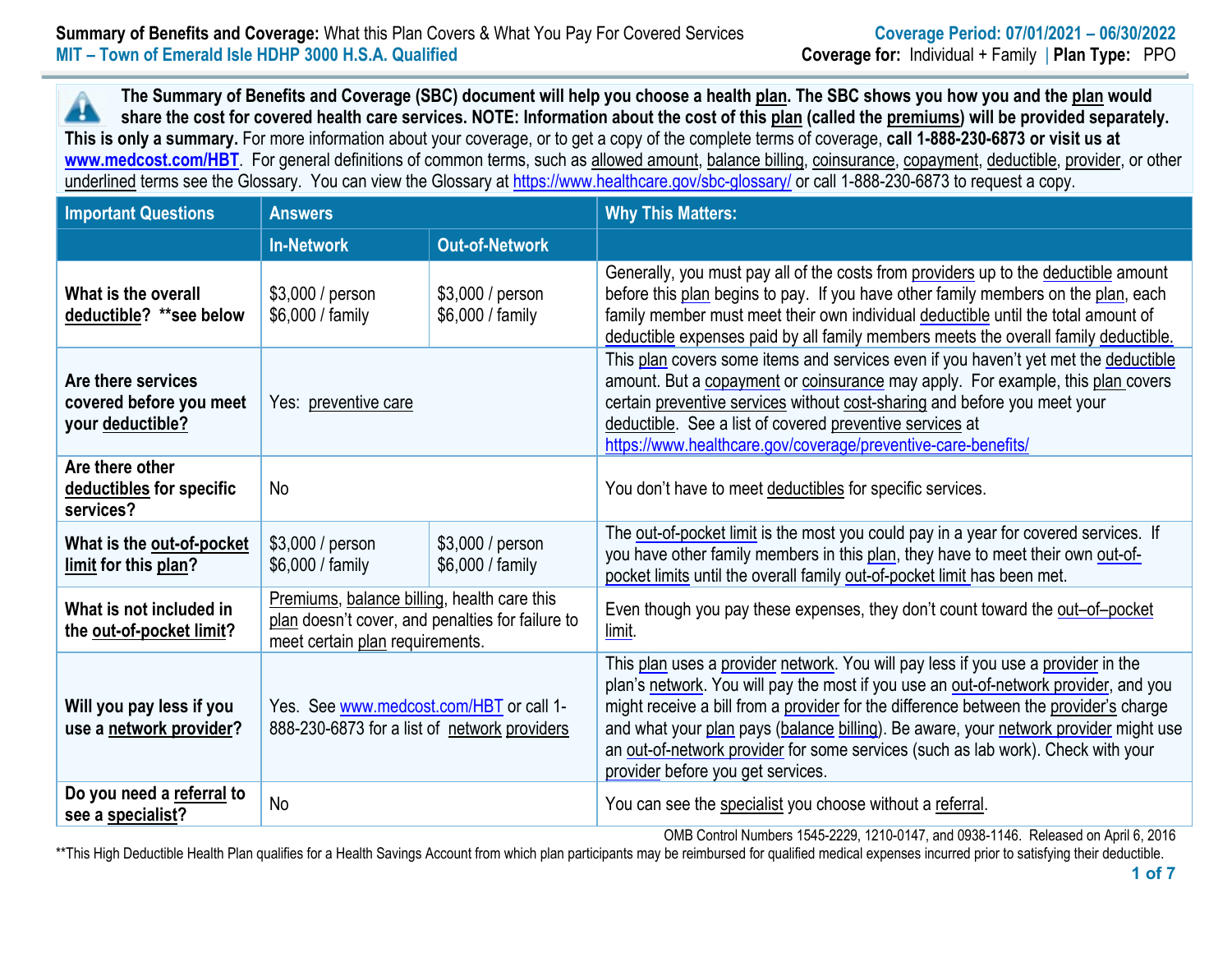

All **co-payment** and **co-insurance** costs shown in this chart are as noted, *either before or after,* your **deductible** has been met, if a **deductible** applies.

|                                                                                                |                                                                               | <b>What You Will Pay</b><br><b>Out-of-Network</b><br><b>Network Provider</b><br><b>Provider</b><br>(You will pay the least)<br>(You will pay the<br>most) |                        |                                                                                                                                                                                                                                                                        |
|------------------------------------------------------------------------------------------------|-------------------------------------------------------------------------------|-----------------------------------------------------------------------------------------------------------------------------------------------------------|------------------------|------------------------------------------------------------------------------------------------------------------------------------------------------------------------------------------------------------------------------------------------------------------------|
| <b>Common</b><br><b>Medical Event</b>                                                          | <b>Services You May Need</b>                                                  |                                                                                                                                                           |                        | <b>Limitations, Exceptions, &amp; Other Important</b><br><b>Information</b>                                                                                                                                                                                            |
| If you visit a health                                                                          | Primary care visit to treat an<br>injury or illness                           | No charge                                                                                                                                                 | No charge              | No charge after deductible has been met.                                                                                                                                                                                                                               |
| care provider's office                                                                         | Specialist visit                                                              | No charge                                                                                                                                                 | No charge              | No charge after deductible has been met.                                                                                                                                                                                                                               |
| or clinic                                                                                      | Preventive care/screening/<br>immunization                                    | No charge                                                                                                                                                 | No charge              | Deductible does not apply. Limited to \$500 / benefit<br>year for Out-of-Network.                                                                                                                                                                                      |
|                                                                                                | Diagnostic test (x-ray, blood<br>work)                                        | No charge                                                                                                                                                 | No charge              | No charge after deductible has been met.                                                                                                                                                                                                                               |
| If you have a test                                                                             | Imaging (CT/PET scans, MRIs)                                                  | No charge                                                                                                                                                 | No charge              | No charge after deductible has been met.<br>Precertification required.*                                                                                                                                                                                                |
| If you need drugs to                                                                           | Generic drugs                                                                 | No charge**                                                                                                                                               |                        | **No charge after the deductible that is shared<br>with the medical plan has been met.                                                                                                                                                                                 |
| treat your illness or<br>condition                                                             | Preferred brand drugs                                                         | No charge**                                                                                                                                               |                        | Covers up to a 30 day supply (retail prescription) or a<br>90 day supply (mail order prescription).<br>FDA approved contraceptives, certain smoking                                                                                                                    |
|                                                                                                | Non-preferred brand drugs                                                     | No charge**                                                                                                                                               |                        | cessation products, and over-the-counter preventive<br>medications (with prescription) are covered at 100%.                                                                                                                                                            |
| More information about<br>prescription drug<br>coverage is available at<br>www.medcost.com/HBT | Specialty drugs                                                               | See note under Limitations & Exceptions                                                                                                                   |                        | Certain high cost specialty injectable drugs must be<br>purchased and dispensed by the Plan's Specialty<br>Pharmacy program. Contact the Prescription Drug<br>administrator at telephone number on the ID Card for<br>more information or refer to the Plan Document.* |
| If you have outpatient<br>surgery                                                              | Facility fee (e.g., ambulatory<br>No charge<br>surgery center)                |                                                                                                                                                           | No charge              | No charge after deductible has been met. Charges<br>for other services may apply, such as anesthesia.                                                                                                                                                                  |
|                                                                                                | Physician/surgeon fees                                                        | No charge                                                                                                                                                 | No charge              | No charge after deductible has been met.                                                                                                                                                                                                                               |
| If you need immediate<br>medical attention                                                     | Emergency room care<br><b>Emergency services</b><br>Non-Emergency<br>services | No charge<br>No charge                                                                                                                                    | No charge<br>No charge | For emergency services, there is no charge after In-<br>Network deductible has been met. For non-<br>emergency services, the In-Network or Out-of-<br>Network deductible must be met before the plan will<br>pay.                                                      |
|                                                                                                | <b>Emergency medical</b><br>transportation                                    | No charge                                                                                                                                                 | No charge              | No charge after deductible has been met.                                                                                                                                                                                                                               |

\* For more information about limitations and exceptions, refer to the Plan Document which can be accessed via the Member Portal at [www.medcost.com/](http://www.medcost.com/)HBT **2 of 7**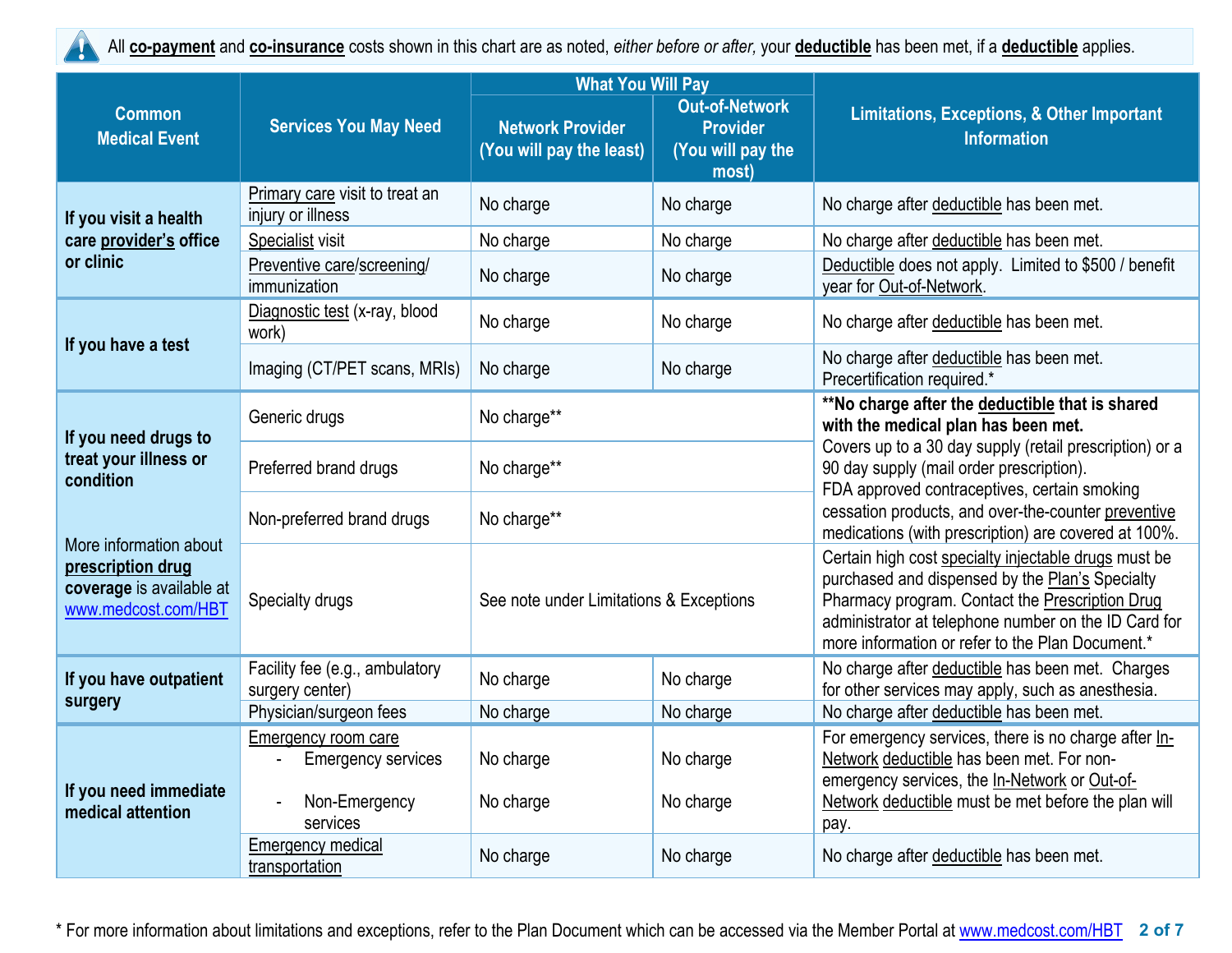|                                                                         |                                                      | <b>What You Will Pay</b>                            |                                                                        |                                                                                                                                                                                                                                                                                              |  |  |
|-------------------------------------------------------------------------|------------------------------------------------------|-----------------------------------------------------|------------------------------------------------------------------------|----------------------------------------------------------------------------------------------------------------------------------------------------------------------------------------------------------------------------------------------------------------------------------------------|--|--|
| <b>Common</b><br><b>Medical Event</b>                                   | <b>Services You May Need</b>                         | <b>Network Provider</b><br>(You will pay the least) | <b>Out-of-Network</b><br><b>Provider</b><br>(You will pay the<br>most) | <b>Limitations, Exceptions, &amp; Other Important</b><br><b>Information</b>                                                                                                                                                                                                                  |  |  |
|                                                                         | Urgent care<br><b>Facility</b><br>Physician's office | No charge<br>No charge                              | No charge<br>No charge                                                 | For facility based urgent care, the In-Network or Out-<br>of-Network deductible must be met before the plan<br>will pay. For office based urgent care, there is no<br>charge after In-Network deductible has been met.<br>Charges for other services may apply, such as for lab<br>or x-ray. |  |  |
| If you have a hospital<br>stay                                          | Facility fee (e.g., hospital room)                   | No charge                                           | No charge                                                              | No charge after deductible has been met. Charges<br>for other services may apply, such as for anesthesia<br>or diagnostic tests. Precertification required.*                                                                                                                                 |  |  |
|                                                                         | Physician/surgeon fees                               | No charge                                           | No charge                                                              | No charge after deductible has been met.                                                                                                                                                                                                                                                     |  |  |
| If you need mental<br>health, behavioral<br>health, or substance        | <b>Outpatient services</b><br>Facility<br>Physician  | No charge<br>No charge                              | No charge<br>No charge                                                 | No charge after deductible has been met.                                                                                                                                                                                                                                                     |  |  |
| abuse services                                                          | Inpatient services                                   | No charge                                           | No charge                                                              | No charge after deductible has been met.<br>Precertification required.*                                                                                                                                                                                                                      |  |  |
|                                                                         | Office visits<br>Initial visit                       | No charge                                           | No charge                                                              | No charge after deductible has been met.                                                                                                                                                                                                                                                     |  |  |
|                                                                         | Global fee                                           | No charge                                           | No charge                                                              | There is no charge for In-Network prenatal visits that<br>are billed independently by the physician.*                                                                                                                                                                                        |  |  |
| If you are pregnant                                                     | Childbirth/delivery professional<br>services         | No charge                                           | No charge                                                              | No charge after deductible has been met.<br>Professional services are generally included in the<br>global fee charged by the physician for pregnancy &<br>delivery.                                                                                                                          |  |  |
|                                                                         | Childbirth/delivery facility<br>services             | No charge                                           | No charge                                                              | No charge after deductible has been met. Includes<br>birthing centers.                                                                                                                                                                                                                       |  |  |
| If you need help<br>recovering or have<br>other special health<br>needs | Home health care                                     | No charge                                           | No charge                                                              | No charge after deductible has been met. Limited to<br>16 hours / day. Includes private duty nursing.                                                                                                                                                                                        |  |  |

\* For more information about limitations and exceptions, refer to the Plan Document which can be accessed via the Member Portal at [www.medcost.com/](http://www.medcost.com/)HBT **3 of 7**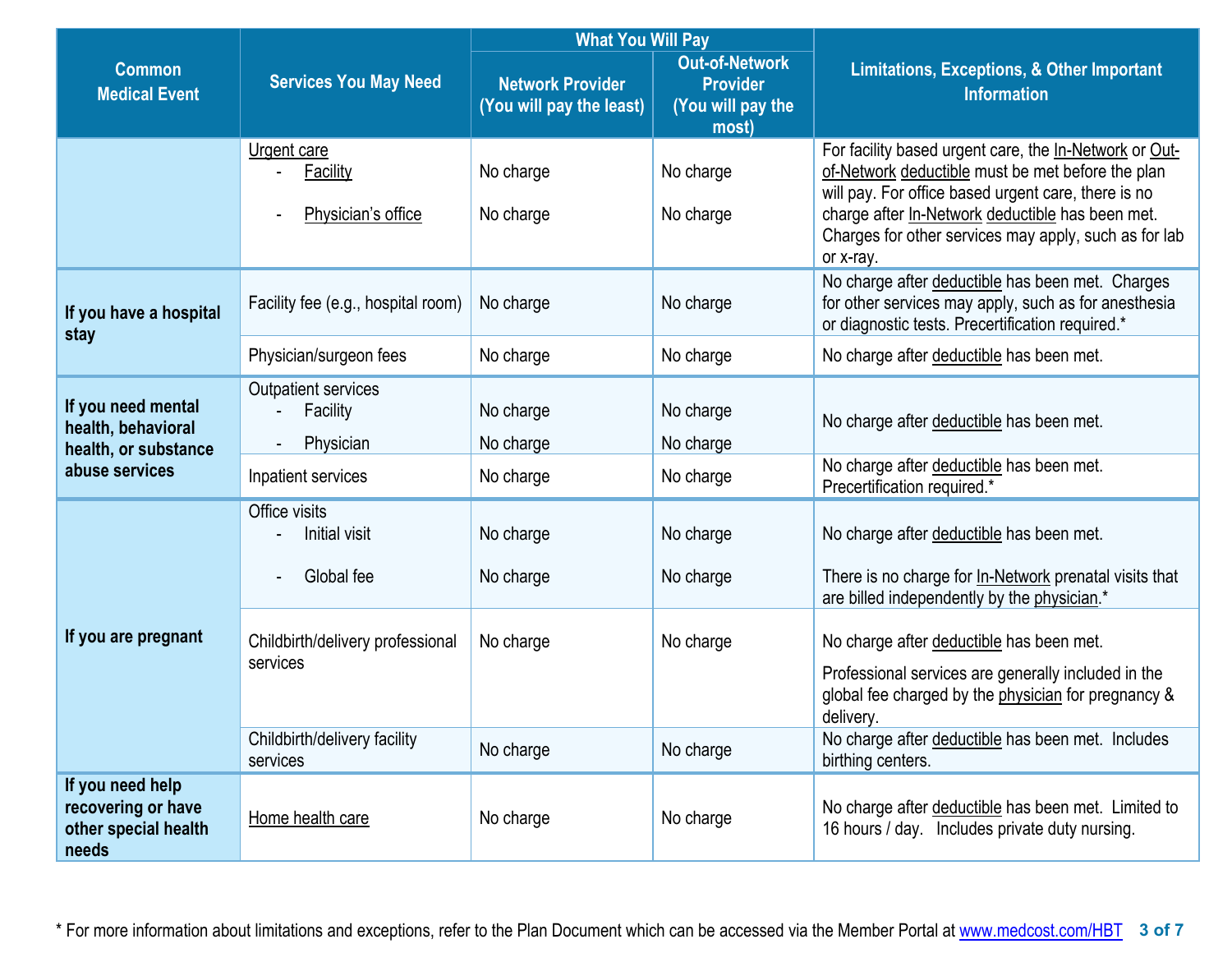|                                           |                              | <b>What You Will Pay</b>                            |                                                                        |                                                                                                                      |  |
|-------------------------------------------|------------------------------|-----------------------------------------------------|------------------------------------------------------------------------|----------------------------------------------------------------------------------------------------------------------|--|
| <b>Common</b><br><b>Medical Event</b>     | <b>Services You May Need</b> | <b>Network Provider</b><br>(You will pay the least) | <b>Out-of-Network</b><br><b>Provider</b><br>(You will pay the<br>most) | <b>Limitations, Exceptions, &amp; Other Important</b><br><b>Information</b>                                          |  |
|                                           | Rehabilitation services      | No charge                                           | No charge                                                              | No charge after deductible has been met. Includes<br>cardiac, cognitive and pulmonary therapies.                     |  |
|                                           | Habilitation services        | No charge                                           | No charge                                                              | No charge after deductible has been met. Includes<br>speech, physical, and occupational therapies.                   |  |
|                                           | Skilled nursing care         | No charge                                           | No charge                                                              | No charge after deductible has been met. Limited to<br>100 days / benefit year.                                      |  |
|                                           | Durable medical equipment    | No charge                                           | No charge                                                              | No charge after deductible has been met.                                                                             |  |
|                                           | Hospice services             | No charge                                           | No charge                                                              | No charge after deductible has been met.                                                                             |  |
|                                           | Children's eye exam          | Not covered                                         | Not covered                                                            | No coverage. Contact your Human Resources<br>Department for possible coverage availability under a<br>separate plan. |  |
| If your child needs<br>dental or eye care | Children's glasses           | Not covered                                         | Not covered                                                            | No coverage. Contact your Human Resources<br>Department for possible coverage availability under a<br>separate plan. |  |
|                                           | Children's dental check-up   | Not covered                                         | Not covered                                                            | No coverage. Contact your Human Resources<br>Department for possible coverage availability under a<br>separate plan. |  |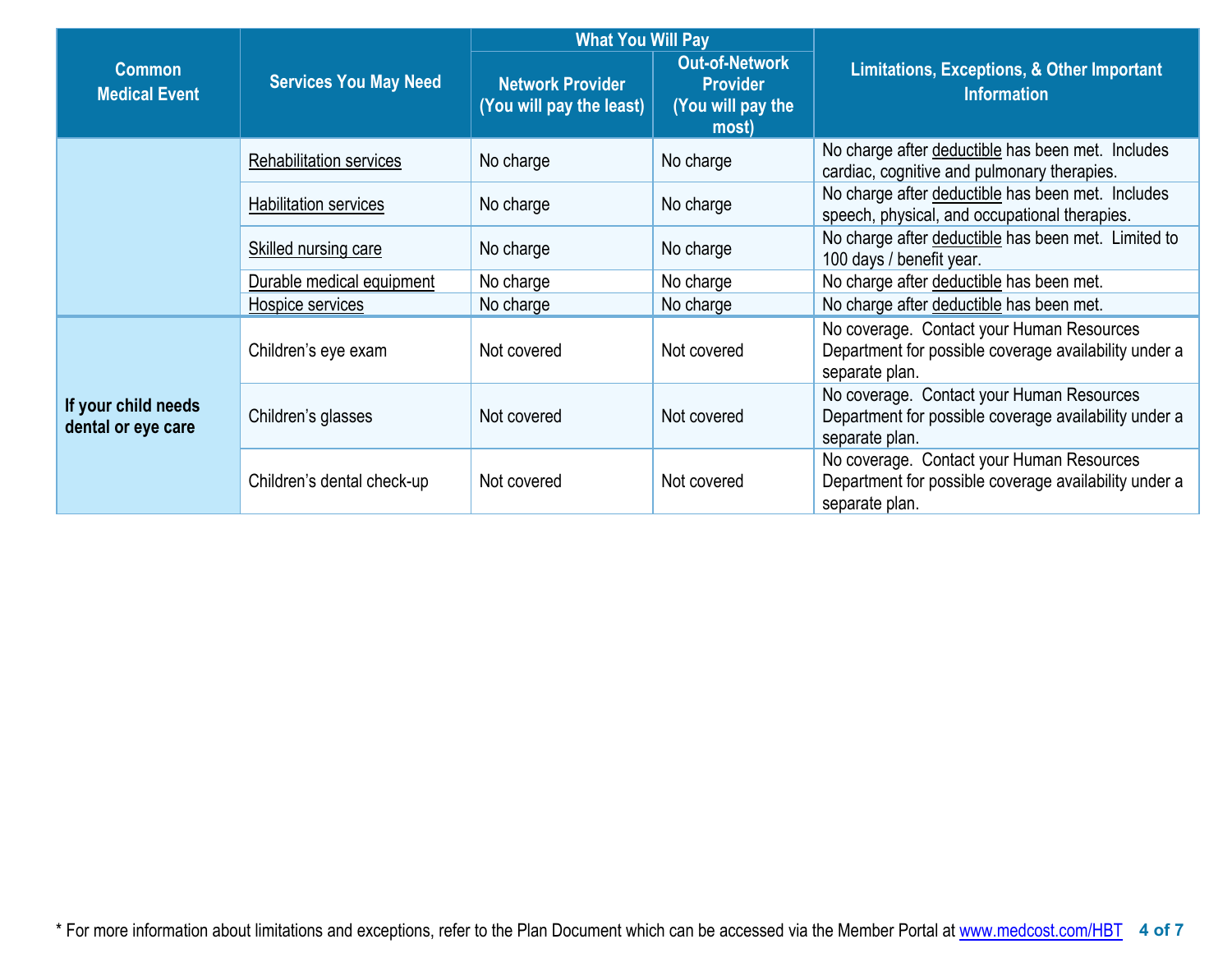| <b>Excluded Services &amp; Other Covered Services:</b><br>Services Your Plan Generally Does NOT Cover (Check your policy or plan document for more information and a list of any other excluded services.) |  |  |  |  |  |
|------------------------------------------------------------------------------------------------------------------------------------------------------------------------------------------------------------|--|--|--|--|--|
| Cosmetic surgery<br>Non-emergency care when traveling outside the U.S. $\bullet$<br>Routine foot care<br>Dental care (Adult)<br>Routine eye care (Adult)<br>Weight loss programs<br>Long-term care         |  |  |  |  |  |
| Other Covered Services (Limitations may apply to these services. This isn't a complete list. Please see your plan document.)                                                                               |  |  |  |  |  |

| <u>incture</u><br>$\mathbf{r}$<br>our | care<br>actic<br>mıro,<br>JULZ. | .<br>, only'<br>ltestii<br>treatment<br>በሮ<br>*tility<br>nte<br>. . 60.<br>. . |
|---------------------------------------|---------------------------------|--------------------------------------------------------------------------------|
| 11000n<br>uu                          | nna .<br>aids<br>. ivui         | / nursina<br>ourv<br>атс                                                       |

Your Rights to Continue Coverage: There are agencies that can help if you want to continue your coverage after it ends. The contact information for those agencies is: U.S. Department of Labor, Employee Benefits Security Administration at 1-866-444-3272 or [www.dol.gov/ebsa/healthreform](http://www.dol.gov/ebsa/healthreform) or Department of Health and Human Services, Center for Consumer Information and Insurance Oversight at 1-877-267-2323, ext. 61565 or [www.cciio.cms.gov.](http://www.cciio.cms.gov/) For more information on how to continue coverage under this Plan, you may contact the Plan at 919-715-9782. Other coverage options may be available to you too, including buying individual insurance coverage through the Health Insurance Marketplace. For more information about the Marketplace, visit [www.HealthCare.gov](http://www.healthcare.gov/) or call 1-800-318-2596.

Your Grievance and Appeals Rights: There are agencies that can help if you have a complaint against your plan for a denial of a claim. This complaint is called a grievance or appeal. For more information about your rights, look at the explanation of benefits you will receive for that medical claim. Your plan documents also provide complete information to submit a claim, appeal, or a grievance for any reason to your plan. For more information about your rights, this notice, or assistance, contact: U.S. Department of Labor, Employee Benefits Security Administration at 1-866-444-3272 or [www.dol.gov/ebsa/healthreform](http://www.dol.gov/ebsa/healthreform) or the Claims Administrator, MedCost Benefit Services at 1-888-230-6873 or at [www.medcost.com/](http://www.medcost.com/)HBT. Additionally, a consumer assistance program can help you file your appeal: contact Health Insurance Smart NC at 1-855-408-1212 or at [http://www.ncdoi.com/Smart/.](http://www.ncdoi.com/Smart/)

# **Does this plan provide Minimum Essential Coverage? Yes**

[Minimum Essential Coverage](https://nam10.safelinks.protection.outlook.com/?url=https%3A%2F%2Fwww.healthcare.gov%2Fsbc-glossary%2F%23minimum-essential-coverage&data=04%7C01%7CTGreene%40MEDCOST.com%7Cc778d4bb010648140d4408d90a7a73af%7C5c375e18ec944019b068a41aec1280f4%7C0%7C0%7C637552343313438452%7CUnknown%7CTWFpbGZsb3d8eyJWIjoiMC4wLjAwMDAiLCJQIjoiV2luMzIiLCJBTiI6Ik1haWwiLCJXVCI6Mn0%3D%7C1000&sdata=L9gkn0pqwDYzVEHPeu%2BAODx1ZB5c9GKIgDJSwgdXjzc%3D&reserved=0) generally includes [plans,](https://nam10.safelinks.protection.outlook.com/?url=https%3A%2F%2Fwww.healthcare.gov%2Fsbc-glossary%2F%23plan&data=04%7C01%7CTGreene%40MEDCOST.com%7Cc778d4bb010648140d4408d90a7a73af%7C5c375e18ec944019b068a41aec1280f4%7C0%7C0%7C637552343313438452%7CUnknown%7CTWFpbGZsb3d8eyJWIjoiMC4wLjAwMDAiLCJQIjoiV2luMzIiLCJBTiI6Ik1haWwiLCJXVCI6Mn0%3D%7C1000&sdata=%2BZtMsijXw3bGvHeKlptGRi08xNtTj0vWD37e3YPsPgU%3D&reserved=0) [health insurance](https://nam10.safelinks.protection.outlook.com/?url=https%3A%2F%2Fwww.healthcare.gov%2Fsbc-glossary%2F%23health-insurance&data=04%7C01%7CTGreene%40MEDCOST.com%7Cc778d4bb010648140d4408d90a7a73af%7C5c375e18ec944019b068a41aec1280f4%7C0%7C0%7C637552343313448445%7CUnknown%7CTWFpbGZsb3d8eyJWIjoiMC4wLjAwMDAiLCJQIjoiV2luMzIiLCJBTiI6Ik1haWwiLCJXVCI6Mn0%3D%7C1000&sdata=ZbLL%2FjkVPAmbkH6GemWP2xcPmuNTwThkGLu2XfYOouU%3D&reserved=0) available through the [Marketplace](https://nam10.safelinks.protection.outlook.com/?url=https%3A%2F%2Fwww.healthcare.gov%2Fsbc-glossary%2F%23marketplace&data=04%7C01%7CTGreene%40MEDCOST.com%7Cc778d4bb010648140d4408d90a7a73af%7C5c375e18ec944019b068a41aec1280f4%7C0%7C0%7C637552343313458438%7CUnknown%7CTWFpbGZsb3d8eyJWIjoiMC4wLjAwMDAiLCJQIjoiV2luMzIiLCJBTiI6Ik1haWwiLCJXVCI6Mn0%3D%7C1000&sdata=M2vNCAuYS6Q179giQdgtfYQxw3ebYExJ%2B976Ss8iGcQ%3D&reserved=0) or other individual market policies, Medicare, Medicaid, CHIP, TRICARE, and certain other coverage. If you are eligible for certain types of [Minimum Essential Coverage,](https://nam10.safelinks.protection.outlook.com/?url=https%3A%2F%2Fwww.healthcare.gov%2Fsbc-glossary%2F%23minimum-essential-coverage&data=04%7C01%7CTGreene%40MEDCOST.com%7Cc778d4bb010648140d4408d90a7a73af%7C5c375e18ec944019b068a41aec1280f4%7C0%7C0%7C637552343313458438%7CUnknown%7CTWFpbGZsb3d8eyJWIjoiMC4wLjAwMDAiLCJQIjoiV2luMzIiLCJBTiI6Ik1haWwiLCJXVCI6Mn0%3D%7C1000&sdata=EWWTWDoCB5SCvZ%2F7QcFE8KOzPXNurfYRk3YU3o1guAU%3D&reserved=0) you may not be eligible for the [premium tax credit.](https://nam10.safelinks.protection.outlook.com/?url=https%3A%2F%2Fwww.healthcare.gov%2Fsbc-glossary%2F%23premium-tax-credits&data=04%7C01%7CTGreene%40MEDCOST.com%7Cc778d4bb010648140d4408d90a7a73af%7C5c375e18ec944019b068a41aec1280f4%7C0%7C0%7C637552343313468429%7CUnknown%7CTWFpbGZsb3d8eyJWIjoiMC4wLjAwMDAiLCJQIjoiV2luMzIiLCJBTiI6Ik1haWwiLCJXVCI6Mn0%3D%7C1000&sdata=ILGWtzz7rb%2BSFlZzBoYZhl97YoVSdDj%2BESqc6omzqxs%3D&reserved=0)

## **Does this plan meet the Minimum Value Standards? Yes**

If your plan doesn't meet the Minimum Value Standards, you may be eligible for a premium tax credit to help you pay for a plan through the Marketplace.

## **Language Access Services:**

Spanish (Español): Para obtener asistencia en Español, llame al 1-888-230-6873 Tagalog (Tagalog): Kung kailangan ninyo ang tulong sa Tagalog tumawag sa 1-888-230-6873 Chinese (中文): 如果需要中文的帮助,请拨打这个号码 1-888-230-6873 Navajo (Dine): Dinek'ehgo shika at'ohwol ninisingo, kwiijigo holne' 1-888-230-6873

––––––––––––––––––––––*To see examples of how this plan might cover costs for a sample medical situation, see the next section.–––––––––––*–––––––––––

*05.04.2021*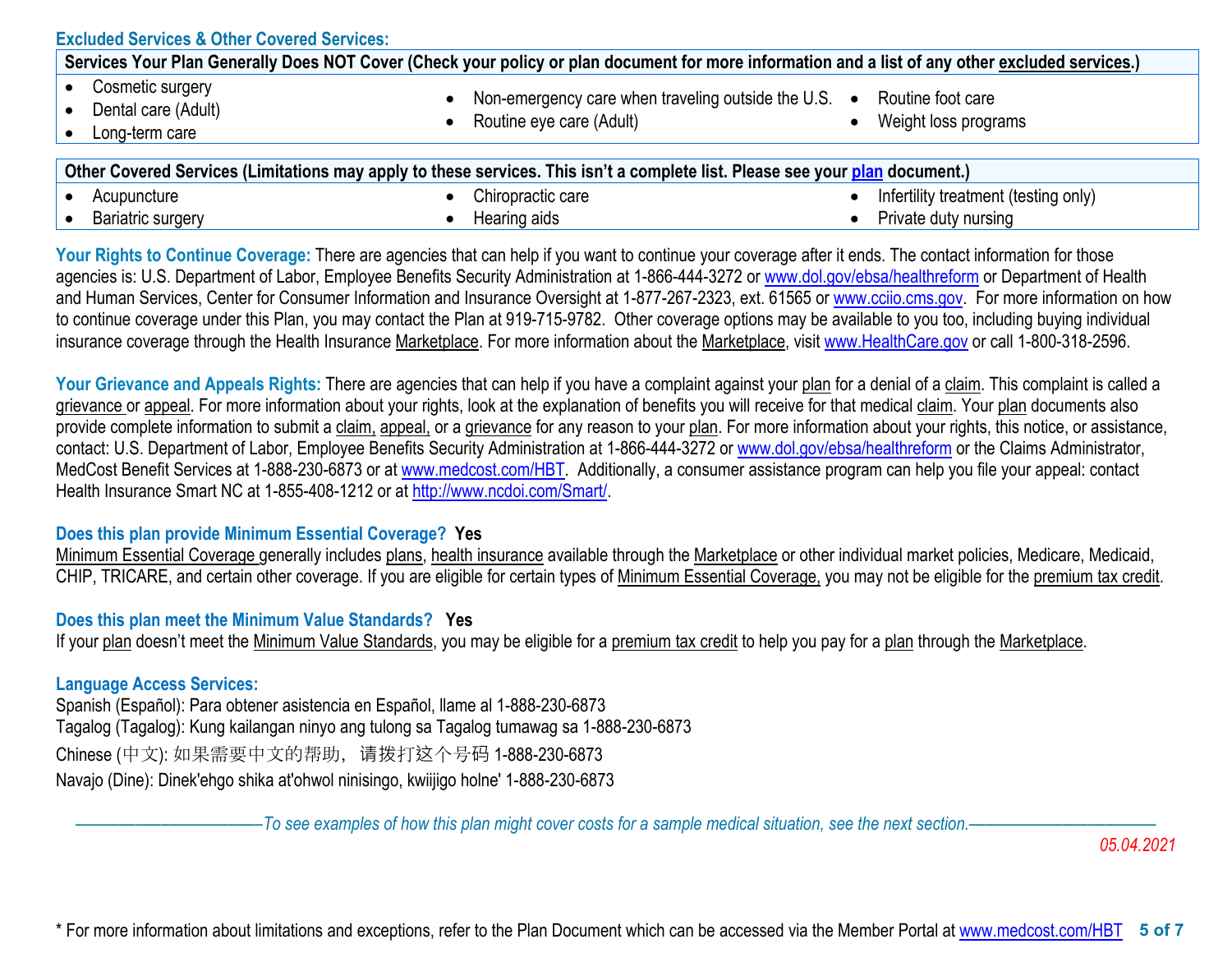

**This is not a cost estimator.** Treatments shown are just examples of how this [plan](https://www.healthcare.gov/sbc-glossary/#plan) might cover medical care. Your actual costs will be different depending on the actual care you receive, the prices your [providers](https://www.healthcare.gov/sbc-glossary/#provider) charge, and many other factors. Focus on the [cost sharing](https://www.healthcare.gov/sbc-glossary/#cost-sharing) amounts [\(deductibles,](https://www.healthcare.gov/sbc-glossary/#deductible) [copayments](https://www.healthcare.gov/sbc-glossary/#copayment) and [coinsurance\)](https://www.healthcare.gov/sbc-glossary/#coinsurance) and [excluded services](https://www.healthcare.gov/sbc-glossary/#excluded-services) under the [plan.](https://www.healthcare.gov/sbc-glossary/#plan) Use this information to compare the portion of costs you might pay under different health [plans.](https://www.healthcare.gov/sbc-glossary/#plan) Please note these coverage examples are based on self-only coverage.

| Peg is Having a Baby                         |  |
|----------------------------------------------|--|
| (9 months of in-network pre-natal care and a |  |
| hospital delivery)                           |  |

| ■ The plan's overall deductible                       | \$3,000 |
|-------------------------------------------------------|---------|
| ■ Specialist (after deductible)                       | $0\%$   |
| $\blacksquare$ Hospital (facility) (after deductible) | $0\%$   |
| Other: (after deductible)                             | $0\%$   |

**This EXAMPLE event includes services like:**  Specialist office visits (*prenatal care)* Childbirth/Delivery Professional Services Childbirth/Delivery Facility Services Diagnostic tests (*ultrasounds and blood work)* Specialist visit *(anesthesia)* 

| <b>Total Example Cost</b> | \$12,700 |
|---------------------------|----------|
|---------------------------|----------|

# **In this example, Peg would pay:**

| <b>Cost Sharing</b>        |         |
|----------------------------|---------|
| <b>Deductibles</b>         | \$3,000 |
| Copayments                 | \$0     |
| Coinsurance                | \$0     |
| What isn't covered         |         |
| Limits or exclusions       | \$0     |
| The total Peg would pay is | \$3,000 |

**Managing Joe's type 2 Diabetes** (a year of routine in-network care of a wellcontrolled condition)

| ■ The plan's overall deductible                                                                                                                                            | \$3,000 |
|----------------------------------------------------------------------------------------------------------------------------------------------------------------------------|---------|
| Specialist (after deductible)                                                                                                                                              | 0%      |
| <b>E</b> Hospital (facility) (after deductible)                                                                                                                            | $0\%$   |
| Other: (after deductible)                                                                                                                                                  | 0%      |
| This EXAMPLE event includes services like:<br>Primary care physician office visits (including<br>disease education)<br>Diagnostic tests (blood work)<br>Prescription drugs |         |

Durable medical equipment *(glucose meter)* 

Total Example Cost **\$5,600** 

# **In this example, Joe would pay:**

| <b>Cost Sharing</b>        |         |  |  |  |
|----------------------------|---------|--|--|--|
| Deductibles                | \$3,000 |  |  |  |
| Copayments                 | \$0     |  |  |  |
| Coinsurance                | \$0     |  |  |  |
| What isn't covered         |         |  |  |  |
| Limits or exclusions       | \$0     |  |  |  |
| The total Joe would pay is | \$3,000 |  |  |  |

**Mia's Simple Fracture** (in-network emergency room visit and follow up care)

| ■ The plan's overall deductible            | \$3,000 |
|--------------------------------------------|---------|
| ■ Specialist (after deductible)            | $0\%$   |
| Hospital (facility) (after deductible)     | $0\%$   |
| Other: (after deductible)                  | $0\%$   |
| This EXAMPLE event includes services like: |         |
| Emergency room care (including medical     |         |

*supplies)* Diagnostic test *(x-ray)* Durable medical equipment *(crutches)* Rehabilitation services *(physical therapy)*

| \$2,800<br><b>Total Example Cost</b> |
|--------------------------------------|
|--------------------------------------|

# **In this example, Mia would pay:**

| <b>Cost Sharing</b>        |         |
|----------------------------|---------|
| Deductibles                | \$2,800 |
| Copayments                 |         |
| Coinsurance                | \$0     |
| What isn't covered         |         |
| Limits or exclusions       | \$0     |
| The total Mia would pay is | \$2,800 |

Note: These numbers assume the patient/member does not participate in the plan's wellness program (such as SmartStarts). If you participate in the plan's wellness program, you may be able to reduce your costs. For more information about the wellness program, contact the plan at 919-715-9782.

The **[plan](https://www.healthcare.gov/sbc-glossary/#plan)** would be responsible for the other costs of these EXAMPLE covered services. **6 of 7**